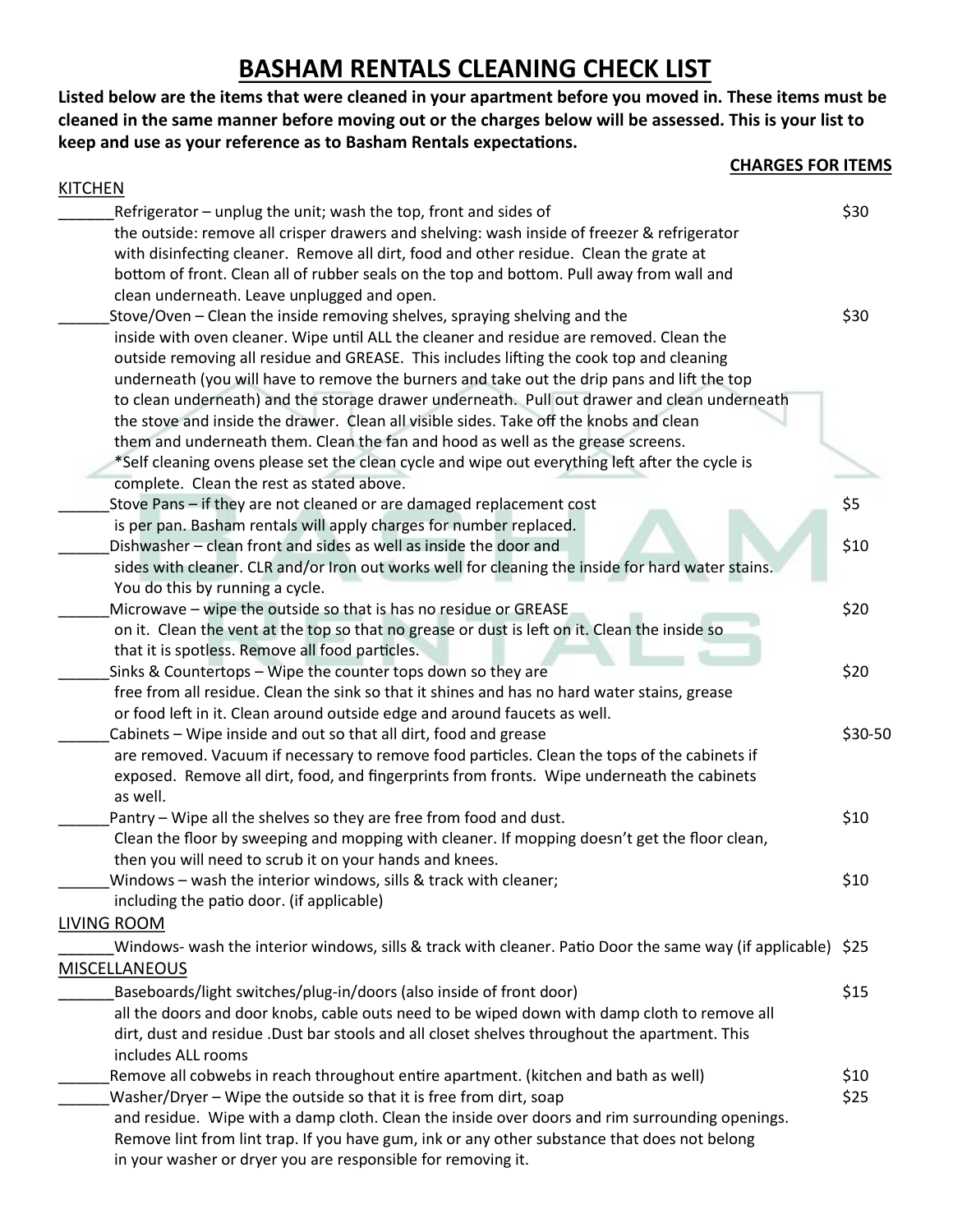| <b>BEDROOMS</b>                                                                                  |           |
|--------------------------------------------------------------------------------------------------|-----------|
| Wipe down bed frame, dust off mattress, and wipe down dresser top and                            | \$10      |
| sides and front including making sure all drawers are free of debris. Charge is per room         |           |
| Windows - clean the same as kitchen and living room. Charge per room                             | \$20      |
| MINI BLINDS                                                                                      |           |
| This is for ALL blinds throughout the apartment also including                                   | \$10      |
| vertical blinds. Dust first them remove any residue with a damp cloth. (charge is per blind)     |           |
| <b>CARPETS</b>                                                                                   |           |
| This applies to ALL carpet throughout unit. (Charge per room)                                    | \$10      |
| including edging next to trim and doorways. DON'T forget behind the doors and in the             |           |
| closets.                                                                                         |           |
| All carpets will be professionally cleaned upon moved out.                                       | \$100-200 |
| price determined by size of unit. There may be an extra charge applied by the company            |           |
| for heavy staining. This is at the company's discretion. This is an automatic charge.            |           |
| <b>BATHROOM -Per bath</b>                                                                        |           |
| Tub/Shower - The shower unit must be cleaned with all soap                                       | \$30-40   |
| scum, hard water stains and any other debris completely removed. Clean the outside               |           |
| of the tub as well. The top rim needs to be wiped down. Remove your shower curtain and rings.    |           |
| Toilet - Use toilet bowl cleaner inside the bowl with a brush. Clean                             | \$15      |
| the outside using disinfectant cleaner to cleanse the tank, the outside of the bowl and          |           |
| the stand on which the toilet sits. Including ALL the way to the floor. If it is porcelain       |           |
| clean it.                                                                                        |           |
| Vanity/Countertop/Sink - Clean vanity inside and out so that all residue                         | \$20      |
| and debris is removed. Clean sink and countertop so that no residue, soap, toothpaste<br>and     |           |
| hard water stains are completely removed. Shine faucet and drain stopper.                        |           |
| Windex mirrors                                                                                   | \$5       |
| Towel bars/toilet paper holders - wipe them and shine them.                                      | \$5       |
| Medicine cabinet - (if applicable) Wipe the inside and sides                                     | \$10      |
| with a damp cloth and clean mirror.                                                              |           |
| Floor - Sweep floor including edging and scrub the floors.                                       | \$10      |
| PATIO/FRONT PORCH/BALCONY (if applicable)                                                        |           |
| Knock down cobwebs, clean and sweep off                                                          | \$20      |
| If you have trash, grills or other items located in these areas please remove them yourself.     |           |
| <b>CEILING FANS AND LIGHT FIXTURES</b>                                                           |           |
| Dust each blade of the ceiling fan then clean any additional dirt                                | $$5-10$   |
| from the blades. Clean the light fixture attached to the fan as well. This price is per fan.     |           |
| Light fixtures - Globes/Covers need to be removed and cleaned.                                   | \$5       |
| Clean all dust and debris from the light fixtures. Price is per fixture. This includes all rooms |           |
| in the entire unit.                                                                              |           |
|                                                                                                  |           |
| AIR REGISTERS VENTS & EXHAUST FANS                                                               | \$5       |
| Remove dust with a dry cloth, then wipe down with a damp cloth                                   |           |
| to remove dirt and residue. This price is per vent.                                              |           |
| Exhaust fans - remove dust and dirt and clean the light cover                                    | \$5       |
| (if applicable) They may need to be wiped down with a damp cloth and cleaner.                    |           |
| This price is per fan.                                                                           |           |
| <b>TILE/VINYL FLOORS</b>                                                                         |           |
| Sweep all floor including along edging and then mop with cleaner.                                | \$30      |
| If floors don't come clean with mopping you will need to scrub them on your hands and knees.     |           |
| This includes the kitchen, laundry, and entry areas.                                             |           |
| <b>FURNACE/UTILITY ROOMS</b>                                                                     |           |
| Remove all cobwebs from inside the closet. Remove dirt and dust                                  | \$20      |
| from closet door(s). Wipe off water heater with a damp cloth. Sweep and mop the floor.           |           |
| Remove all personal items from the room, including trash.                                        |           |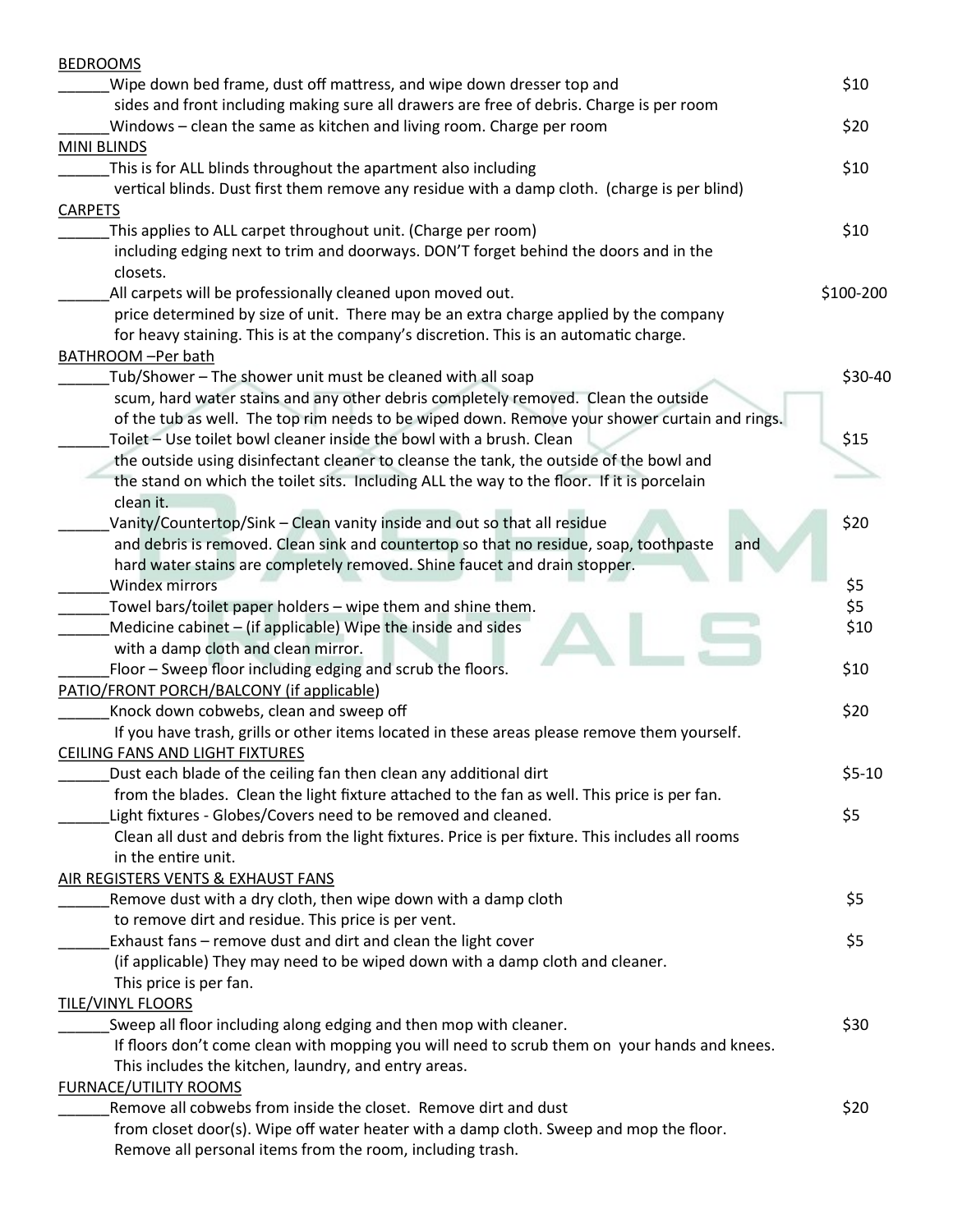$_2$ All in working order as per move in. Price is per bulb.  $\sharp$ 1

## WALL A/C UNITS

Wipe down the exterior of the unit with cleaner and a cloth. Remove the filter and clean it with a vacuum cleaner. Removing all dust and dirt.  $\frac{15}{515}$ 

If the appliances in the appliances in the kitchen are left in very poor condition, additional fees will apply. \$20-\$50 If the kitchen cabinets are left with items in them and/or found excessively dirty additional fees will apply  $$10-$30$ If the full bath(s) are left with excessively dirty tubs, toilets and/or vanities additional fee will apply  $$15-$50$ For removal of personal items that will fit into 30 gallon Rubbermaid trash containers will be price per fill \$30 each If carpets are very bad and there are lots of items to pick up off the floor in order to vacuum an additional charges will apply \$10 per room

To remove the following items from the unit the fees per items will apply. Please note that this list is not all inclusive. The prices are for each item. We will assess charges for items not listed below

| Couch              | \$40 |
|--------------------|------|
| Couch with Bed     | \$75 |
| Love Seat          | \$30 |
| TV under 40 inches | \$35 |
| TV over 40 inches  | \$50 |
| Coffee Table       | \$15 |
| <b>End Table</b>   | \$10 |
| Twin Bed not BR    | \$20 |
| <b>Full Bed</b>    | \$30 |
| Queen Bed          | \$40 |
| King Bed           | \$50 |
| Box springs        | \$25 |
| Small bookcases    | \$25 |
| Grills             | \$25 |

## **REMOVE ALL TRASH AND PERSONAL ITEMS FROM THE APARTMENT FEES WILL APPLY IF NOT REMOVED.**